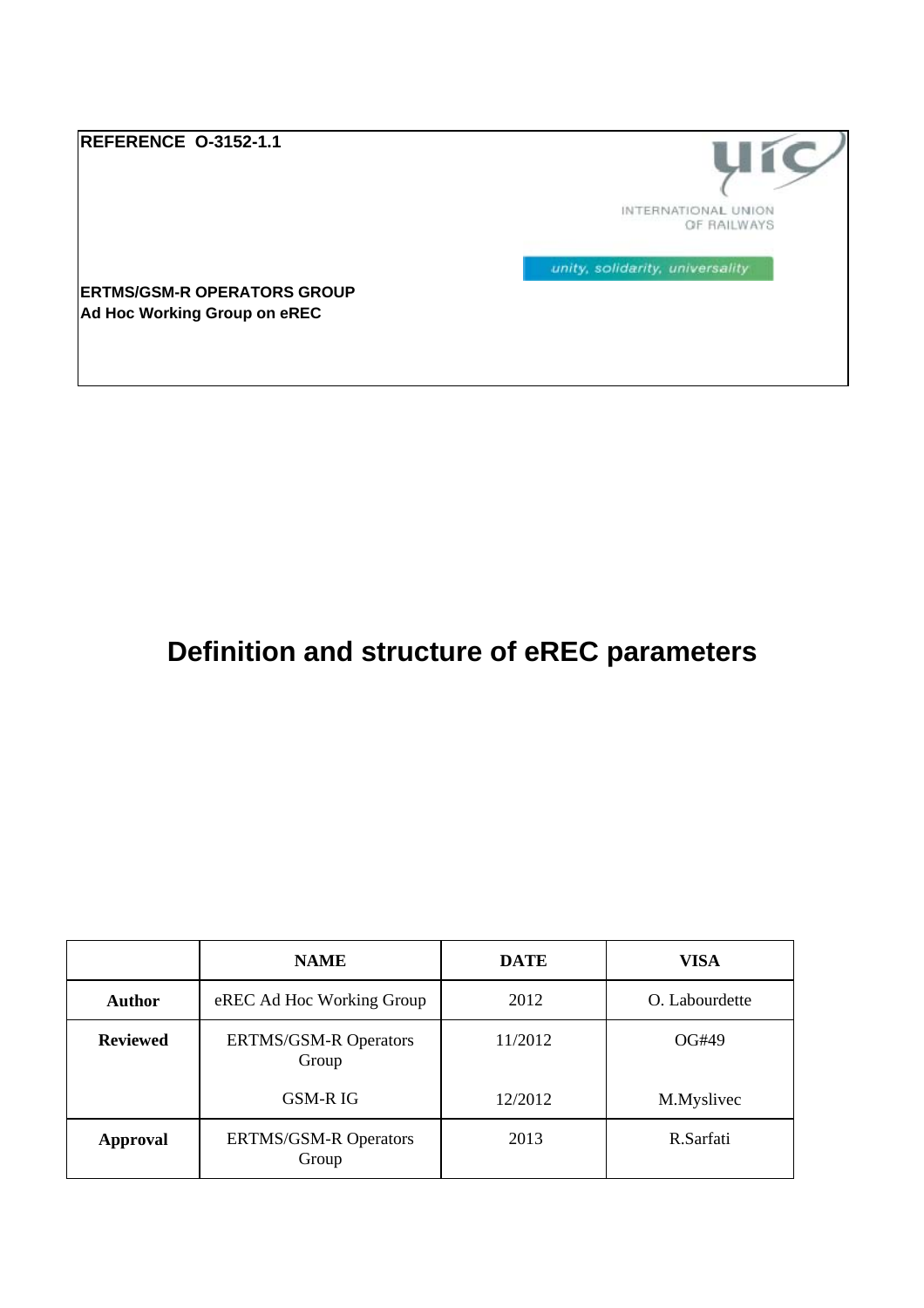| <b>Version</b> | <b>Date</b>      | <b>Author</b>        | <b>Modification</b>                                        |
|----------------|------------------|----------------------|------------------------------------------------------------|
| 8839-1.0       | 10 November 2009 | eREC working group   | <b>Final edition</b>                                       |
| 8839-1.1       | 20 October 2011  | eREC working group   | Update based on OG review                                  |
| 8839-1.2       | 31 July 2012     | eREC working group   | Update based on TIG review                                 |
| 3152-1.0.0     | October 2012     | <b>OG/FG plenary</b> | Document approved with content based on 8839r9             |
| 3152-1.0.1     | 22/11/2012       | OG#49                | Approved with update of references §1.3                    |
| $3152 - 1.0$   | 24/01/2013       | R.Sarfati            | Final approval with revision on Section 4 & Section<br>1.3 |
| $3152 - 1.1$   | 16/12/2013       | R.Sarfati            | Update of O-3151 reference issue in §1.3                   |
|                |                  |                      |                                                            |
|                |                  |                      |                                                            |
|                |                  |                      |                                                            |

### **EVOLUTION SHEET**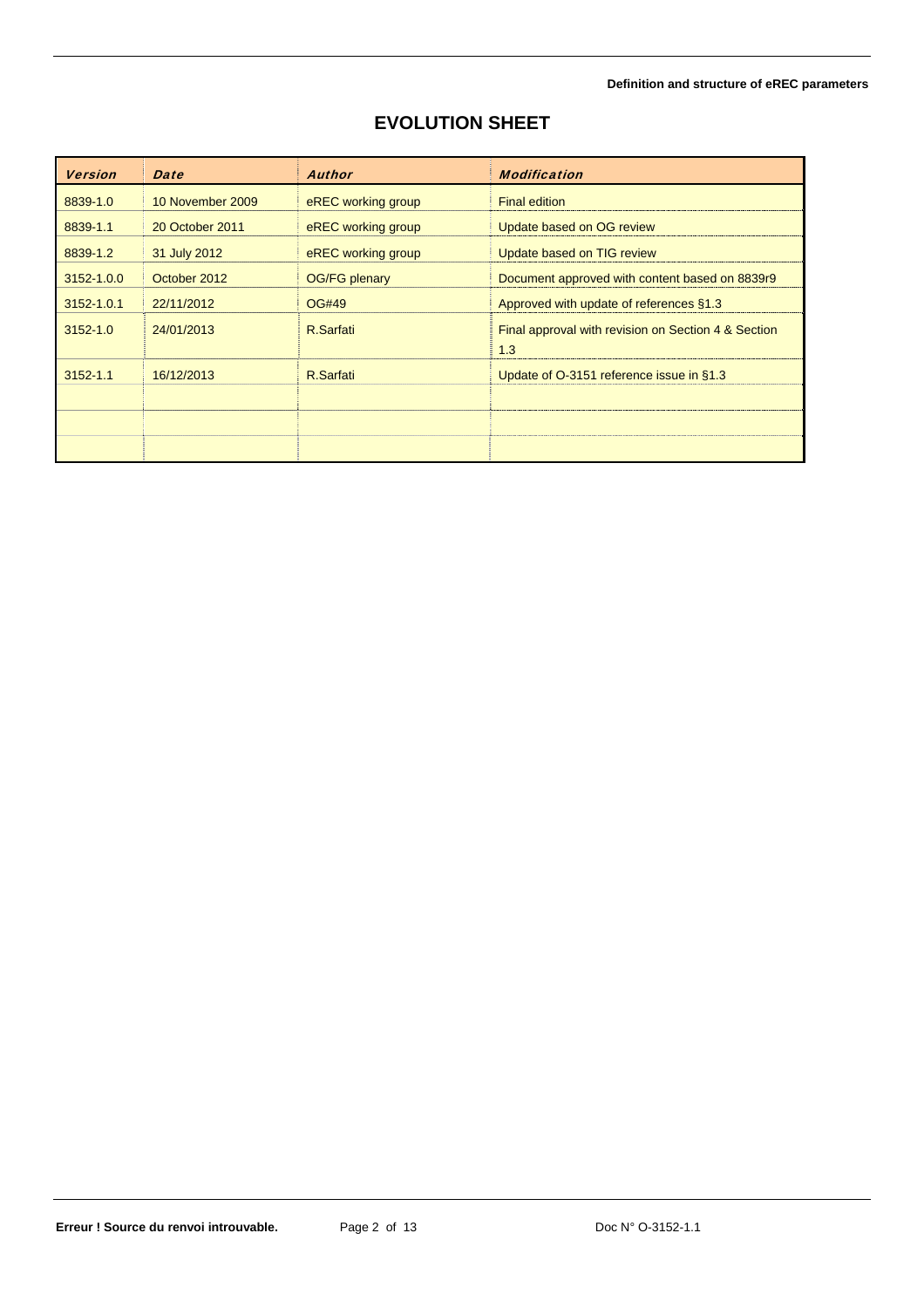### **TABLE OF CONTENTS**

| 1.           |                                                            |  |  |
|--------------|------------------------------------------------------------|--|--|
| 1.1.         |                                                            |  |  |
| 1.2          |                                                            |  |  |
| 1.3.         |                                                            |  |  |
| 1.4.         |                                                            |  |  |
| 2.           |                                                            |  |  |
| 2.1.         |                                                            |  |  |
| 2.2.         |                                                            |  |  |
| 2.3.         |                                                            |  |  |
| 2.4.         |                                                            |  |  |
| 2.5          |                                                            |  |  |
| 2.5.1.       |                                                            |  |  |
| 2.5.2        |                                                            |  |  |
| 2.5.3.       |                                                            |  |  |
| 2.5.4.       |                                                            |  |  |
| $2.6 -$      |                                                            |  |  |
| 2.6.1.       |                                                            |  |  |
| 2.6.2.       |                                                            |  |  |
| 2.6.3.       | $\emph{USSD Response Message for notification …} \emph{1}$ |  |  |
| 2.7.         |                                                            |  |  |
| 2.8.         |                                                            |  |  |
| 3.           |                                                            |  |  |
| 3.1.         |                                                            |  |  |
| 3.2.         |                                                            |  |  |
| 3.3.         |                                                            |  |  |
| 3.4.         |                                                            |  |  |
| $\mathbf{4}$ |                                                            |  |  |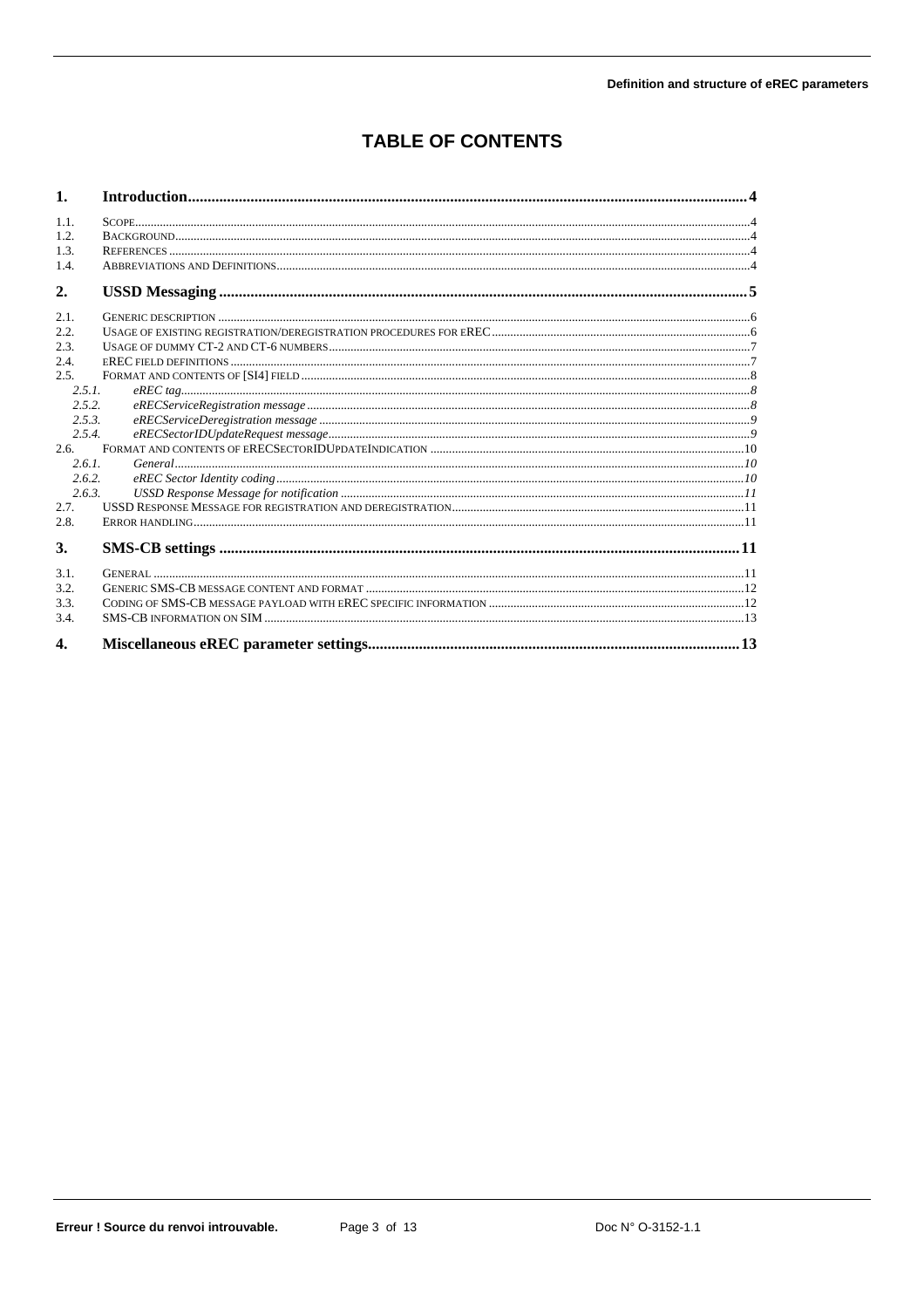### **1. Introduction**

### **1.1. Scope**

This document defines format and content of eREC messages and fields, and parameter settings for the enhanced Railway Emergency Call feature.

## **1.2. Background**

The current Railway Emergency Call (REC) implementation is based on a single Group ID (299 or 599), whereas the Group Call Area is determined by the cell identified with the originating mobile and the Group ID. This has been found to be less than ideal resulting in production loss or safety risk. The issue has been described in detail in erig-2678 (O-2706). enhanced Railway Emergency Call (eREC) is an improvement over REC, resulting in less production loss while maintaining safety levels. The system requirements for eREC are specified in [eREC specification].

### **1.3. References**

| Ref. Nr.                       | <b>Document Title</b>                                                                                                                                                                       | <b>Document Number</b>                   | <b>Issue</b> | <b>Date</b>           | <b>Author</b>                  |
|--------------------------------|---------------------------------------------------------------------------------------------------------------------------------------------------------------------------------------------|------------------------------------------|--------------|-----------------------|--------------------------------|
| <b>TeREC</b><br>specification] | enhanced Railway Emergency<br><b>Call Specification</b>                                                                                                                                     | $O-3151$                                 | 1.2          | 16 December 2013      | eREC WG                        |
| <b>IEIRENE FRSI</b>            | <b>EIRENE FRS</b>                                                                                                                                                                           | UIC CODE 950                             | 7.3.0        | 8 March 2012          | <b>Functional Group</b>        |
| <b>IEIRENE SRSI</b>            | <b>EIRENE SRS</b>                                                                                                                                                                           | UIC CODE 951                             | 15.3.0       | 8 March 2012          | <b>Operators Group</b>         |
| <b>ITS 22.0901</b>             | <b>Unstructured Supplementary</b><br>Service Data (USSD) - Stage                                                                                                                            | <b>ETSI TS 122 090</b><br>3GPP TS 22 090 | 3.1.0        | Release 99<br>2000-03 | ETSI/3GPP                      |
| [TS 23.090]                    | <b>Unstructured Supplementary</b><br>Service Data (USSD) - Stage<br>$\mathcal{P}$                                                                                                           | <b>ETSI TS 123 090</b><br>3GPP TS 23 090 | 3.2.0        | Release 99<br>2000-01 | ETSI/3GPP                      |
| [TS 27.007]                    | <b>Digital cellular</b><br>telecommunications system<br>(Phase 2+) (GSM); Universal<br><b>Mobile Telecommunications</b><br>System (UMTS); LTE; AT<br>command set for User<br>Equipment (UE) | <b>ETSI TS 127 007</b><br>3GPP TS 27 007 | 3.14.0       | Release 99<br>2010-04 | ETSI/3GPP                      |
| <b>IFIS FAI</b>                | <b>FIS for Functional Addressing</b>                                                                                                                                                        | E 12 T 6001                              | 5.1          | 29 October 2009       | <b>GSM-R OG &amp; GSM-R IG</b> |
| [TS 24.080]                    | Mobile radio Layer 3<br><b>Supplementary Service</b><br>specification - Formats and<br>coding                                                                                               | <b>ETSI TS 124 080</b><br>3GPP TS 24.080 | 3.71         | Release 99<br>2003-09 | ETSI/3GPP                      |
| [TS 29.002]                    | <b>Mobile Application Part (MAP)</b>                                                                                                                                                        | <b>ETSI TS 129 002</b><br>3GPP TS 29.002 | 3.20.0       | Release 99<br>2004-06 | ETSI/3GPP                      |
| [TS 23.041]                    | <b>Technical realization of Cell</b><br><b>Broadcast Service (CBS)</b>                                                                                                                      | <b>ETSI TS 123 041</b><br>3GPP TS 23.041 | 3.5.0        | Release 99<br>2002-06 | ETSI/3GPP                      |

## **1.4. Abbreviations and Definitions**

| Abbreviation                | <b>Description</b>                                                                                                                    |
|-----------------------------|---------------------------------------------------------------------------------------------------------------------------------------|
| Active eREC Sector Identity | A Sector Identity which can be used for eREC call initiation/reception or eREC call reception<br>when an eREC mobile is in eREC Mode. |
| AT                          | ATtention; this two-character abbreviation is always used to start a command line to be sent<br>from TE to TA                         |
| <b>Balise Update Method</b> | A method for updating an eREC Sector Identity by a balise (in the track) and a balise reader<br>attached to an eREC mobile.           |
| BX                          | <b>Border Crossing</b>                                                                                                                |
| CC                          | <b>Country Code</b>                                                                                                                   |
| <b>CHPC</b>                 | Confirmation for High Priority Calls                                                                                                  |
| CI                          | The Country Indicator is applied for an international group call within a shared area. It                                             |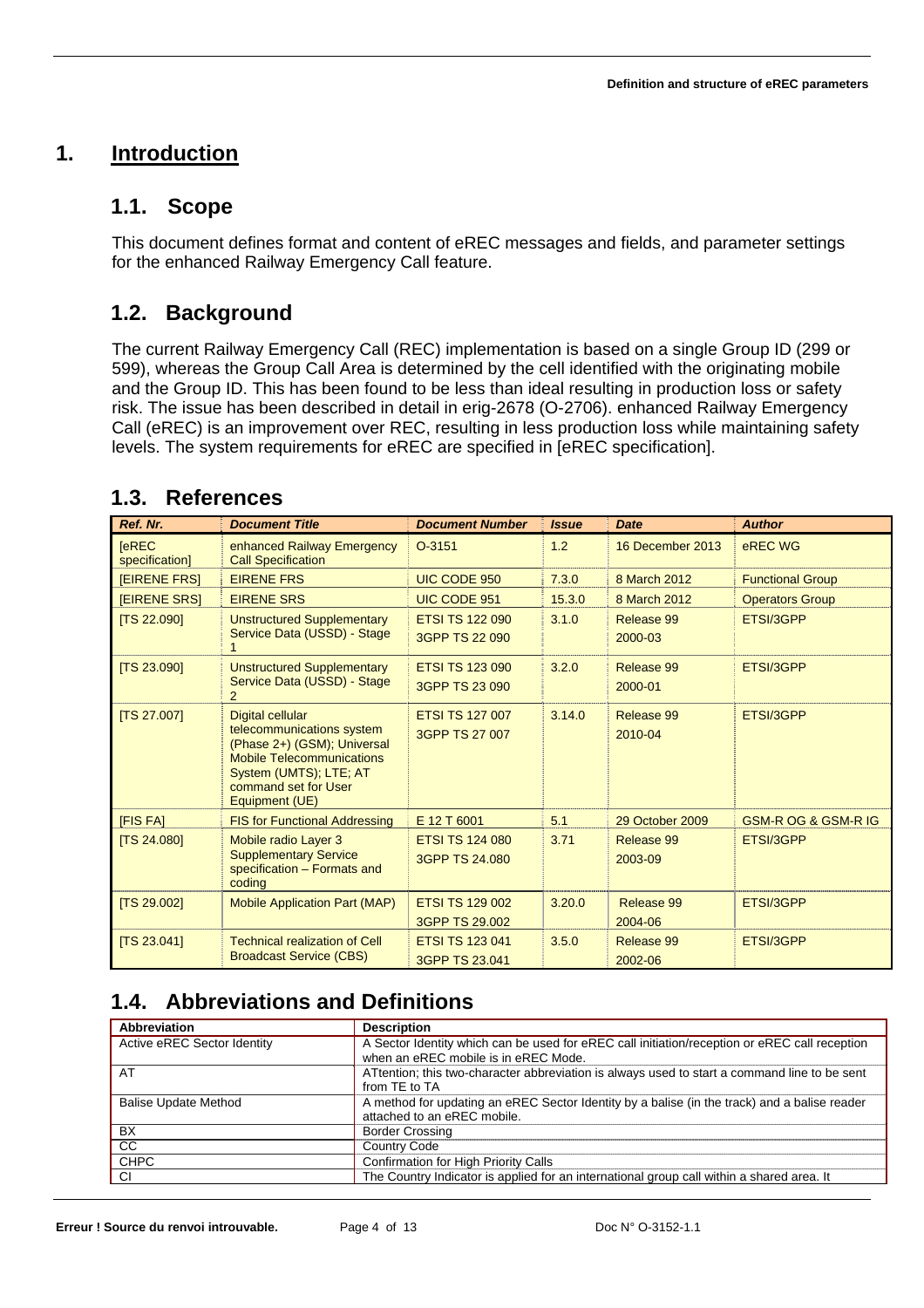#### **Definition and structure of eREC parameters**

| <b>Abbreviation</b>                    | <b>Description</b>                                                                                        |  |
|----------------------------------------|-----------------------------------------------------------------------------------------------------------|--|
|                                        | indicates the country to which the anchor MSC (A-MSC) belongs to. The five digit shared                   |  |
|                                        | service area is structured as 9+Cl+X+Y+Z whereas "9" is the flag for an international service             |  |
|                                        | area.                                                                                                     |  |
| CLI                                    | Calling Line Identification                                                                               |  |
| <b>CT</b>                              | Call Type                                                                                                 |  |
| eREC                                   | enhanced Railway Emergency Call                                                                           |  |
| eREC area                              | One or more GSM-R cells for which eREC Sector Identity(ies) are defined in the network.                   |  |
| eREC call processing entity            | A network entity responsible for eREC call establishment and call notification.                           |  |
| eREC mobile                            | An EIRENE mobile which supports eREC functionality.                                                       |  |
| eREC Mode                              | The state of an eREC mobile in which it has registered to eREC Service and has active eREC                |  |
|                                        | Sector Identit(y)ies.                                                                                     |  |
| eREC network                           | An EIRENE network which supports eREC functionality.                                                      |  |
| eREC Node                              | A network entity which is responsible for processing eREC Service Registrations, eREC                     |  |
|                                        | Service Deregistrations and USSD Updates of Sector Identities (if the latter is supported by              |  |
| eREC sector                            | the network).<br>A particular area defined by sharp geographical boundaries for which eREC is applicable. |  |
| eREC Sector Identity                   | The identity of a particular eREC sector. At call set up the eREC Sector Identity is signalled to         |  |
|                                        | the network and notified to receiving mobiles in the eREC sector. An eREC Sector Identity is              |  |
|                                        | not necessarily unique, it may be reused at a sufficiently large geographical distance.                   |  |
| eREC Sector Identity Update Method     | A method for transferring eREC Sector Identity updates to an eREC mobile. Three methods                   |  |
|                                        | are supported: HMI Update Method, Balise Update Method and USSD Update Method.                            |  |
| eREC Sector Identity Validation Method | A method to validate an eREC Sector Identity received via an eREC Sector Identity Update                  |  |
|                                        | Method.                                                                                                   |  |
| eREC Service                           | A set of methods and functions supported by both an eREC network and an eREC mobile                       |  |
|                                        | which facilitates eREC call set up and call reception in an eREC sector.                                  |  |
| eREC Service Deregistration            | A request to the network to disable provision of eREC Service to an eREC mobile.                          |  |
| eREC Service Registration              | A request to the network to enable provision of eREC Service to an eREC mobile.                           |  |
| eREC Standby Mode                      | The state of an eREC mobile in which it is registered to eREC Service but has no active                   |  |
|                                        | eREC Sector Identity(ies).                                                                                |  |
| FA                                     | <b>Functional Addressing</b>                                                                              |  |
| <b>FC</b>                              | <b>Function Code</b>                                                                                      |  |
| <b>GCA</b>                             | Group Call Area                                                                                           |  |
| <b>GCR</b>                             | Group Call Register                                                                                       |  |
| GSM-R                                  | <b>GSM</b> for Railways                                                                                   |  |
| HMI                                    | Human Machine Interface                                                                                   |  |
| <b>HMI Update Method</b>               | A method for updating an eREC Sector Identity by human intervention (manual action via the                |  |
|                                        | user interface of an eREC mobile).                                                                        |  |
| LN<br><b>MCC</b>                       | <b>Location Number</b>                                                                                    |  |
| <b>MNC</b>                             | Mobile Country Code<br><b>Mobile Network Code</b>                                                         |  |
| <b>MSC</b>                             | Mobile Services Switching Centre                                                                          |  |
| <b>MSISDN</b>                          | Mobile Station Integrated Services Digital Network                                                        |  |
| МS                                     | <b>Mobile Station</b>                                                                                     |  |
| <b>MT</b>                              | <b>Mobile Termination</b>                                                                                 |  |
| <b>NDC</b>                             | <b>National Destination Code</b>                                                                          |  |
| <b>REC</b>                             | Railway Emergency Call                                                                                    |  |
| <b>REC</b> mobile                      | A (legacy) mobile which supports REC functionality only.                                                  |  |
| <b>REC Mode</b>                        | The state of an eREC mobile in which it is not registered to eREC and has no active eREC                  |  |
|                                        | Sector Identity(ies).                                                                                     |  |
| <b>SEC</b>                             | <b>Shunting Emergency Call</b>                                                                            |  |
| SMS-CB                                 | Short Message Service Cell Broadcast                                                                      |  |
| <b>SSP</b>                             | Service Switching Point                                                                                   |  |
| <b>STP</b>                             | <b>Signalling Transfer Point</b>                                                                          |  |
| <b>TA</b>                              | Terminal Adaptor, e.g. a GSM data card (equal to DCE; Data Circuit terminating Equipment)                 |  |
| <b>TE</b>                              | <b>Terminal Equipment</b>                                                                                 |  |
| <b>TEC</b>                             | Train Emergency Call                                                                                      |  |
| TN                                     | Train number                                                                                              |  |
| <b>UIN</b>                             | User Identifier Number                                                                                    |  |
| <b>USSD</b>                            | Unstructured Supplementary Service Data                                                                   |  |
| <b>USSD Update Method</b>              | A method for updating eREC Sector Identity(ies) via the GSM-R network using USSD as a                     |  |
|                                        | bearer service (the eREC Sector Identity is obtained from a train location information                    |  |
|                                        | database).                                                                                                |  |
| <b>VGCA</b>                            | Voice Group Call Area                                                                                     |  |
| <b>VGCS</b>                            | Voice Group Call Service                                                                                  |  |
| <b>VLR</b>                             | Visitor Location Register                                                                                 |  |
| V-MSC                                  | Visitor MSC                                                                                               |  |

## **2. USSD Messaging**

Erreur ! Source du renvoi introuvable. **Page 5 of 13** Doc N° O-3152-1.1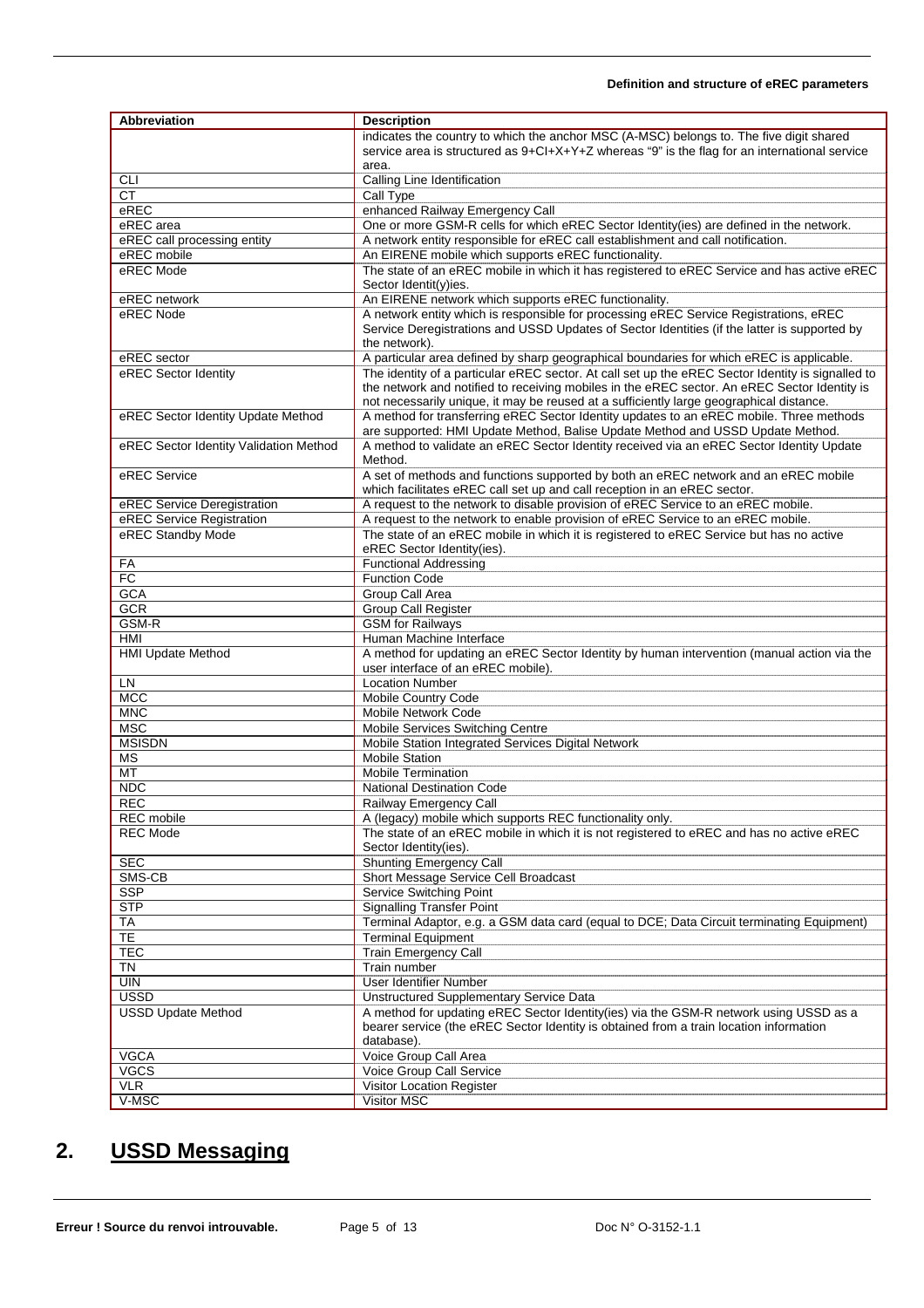## **2.1. Generic description**

Unstructured Supplementary Service Data (USSD) is a service built into the GSM standard for transmitting information over signaling channels of the network. It allows fast communication between a user and an application. USSD is defined within the GSM standard in documents [TS 22.090] and [TS 23.090].

In the GSM-R system, USSD is used for functional addressing as described in [FIS FA]. For eREC, USSD is used for eREC Service Registration, eREC Service Deregistration and Sector Identity updates over the GSM-R network (push and pull).

The generic format of a USSD string is: [OCI[SC]\*[SI1]\*[SI2]\*[SI3]\*[SI4]#

Explanation:

- [OC] These two characters of the string denote the Operation Code ([OC] = \*\* ... for Registration;  $[OC] = ## ...$  for Erasure;  $[OC] = *# ...$  for Interrogation).
- [SC] Two or three characters of the string denote the Service Code. It is used for message routing.
- [SIx] There are four fields which may contain Supplementary Information. The last field [SI4] is used for bulk functional number registration and deregistration<sup>1</sup> and contains information for eREC operation.
- \* Field delimiter
- # End character

Functional number registration is for example denoted as \*\*214\*<functional number>\*\*\*#. Functional number deregistration is denoted as ##214\*<functional number>\*\*\*#. The registration/deregistration procedure allows for distinguishing between Train mode and Shunting mode. Train Mode uses CT-2 as part of the functional number whereas Shunting Mode uses CT-6.

The structure of field [SI4] is:

- 1. BULK + <NUM\_FC> + Ox20 + <FC\_LIST> + 0x20 + EREC + <eREC parameter list> if Bulk (de)registration is used.
- 2. EREC + <eREC parameter list> if Bulk (de)registration is not used.

Where NUM FC is a single digit specifying the number of FCs to follow, FC LIST is a list of twodigit function codes and 0x20 represents the hexadecimal ASCII value of a space character.

For a definition of the eREC parameter list refer to section 2.5.

### **2.2. Usage of existing registration/deregistration procedures for eREC**

Wherever possible, information exchange required for eREC operation will be embedded (i.e. piggybacked) in existing CT-2 and CT-6 registration/deregistration procedures. This applies to:

<sup>1.</sup> eRECServiceRegistration

l <sup>1</sup> *Bulk registration* is an option that enables a lead driver to register/deregister multiple function codes within one USSD request. Bulk registration allows the network as an option to override the FC list requested and provide a different FC list. If this option is implemented in the network it is not even necessary for the cab radio to provide a FC list (0 entries). For more details refer to the FFFS for functional addressing.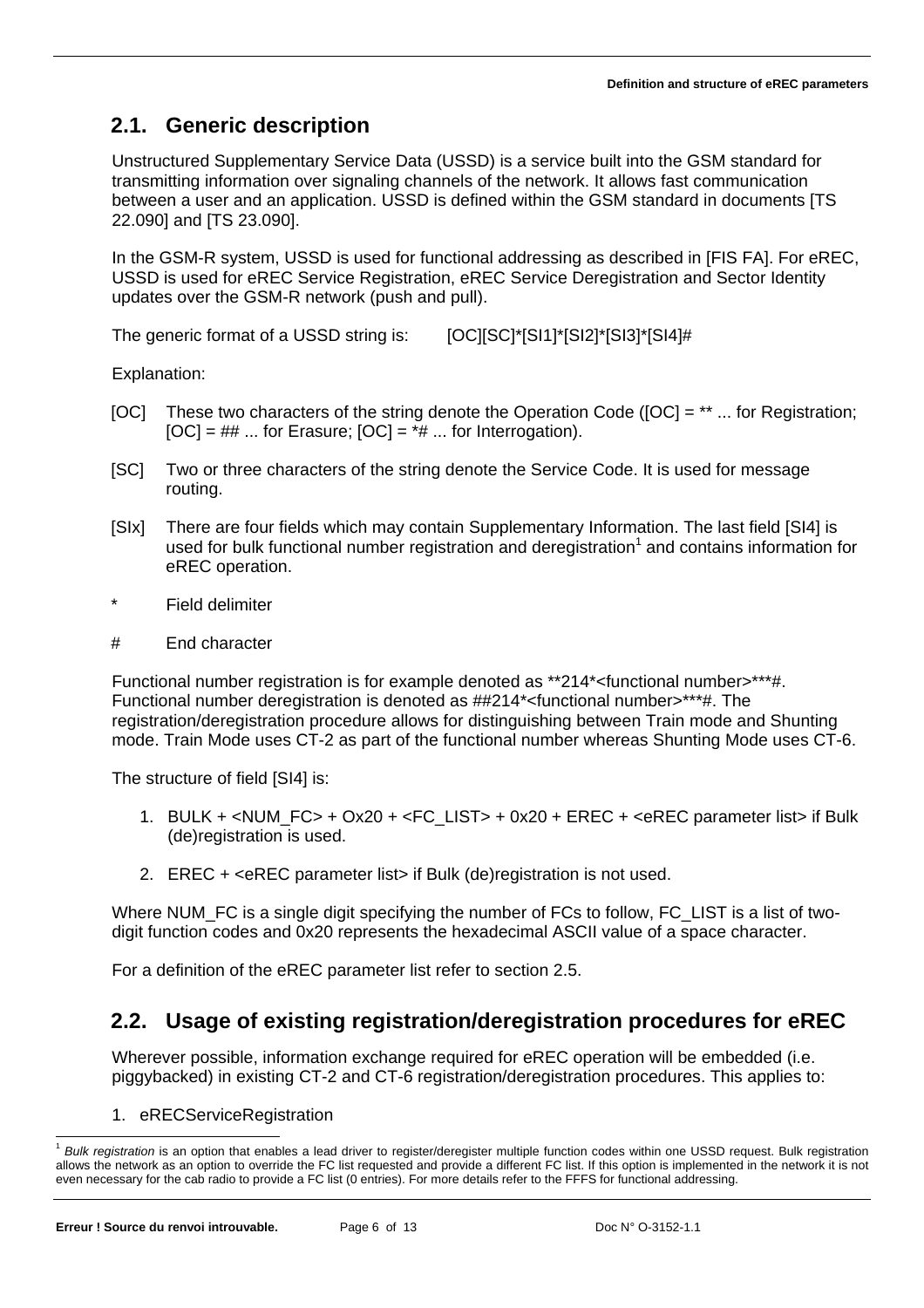- 2. eRECServiceDeregistration
- 3. eRECSectorIDUpdateRequest

Any eREC information that is required to be returned (e.g. eREC network settings) is appended to the information field of the USSD response message (refer to section 2.7).

For sending eRECSectorIDUpdateIndication information, a new USSD message is defined (refer to section 2.6).

### **2.3. Usage of dummy CT-2 and CT-6 numbers**

eREC registration, deregistration and update procedures require the use of dummy functional numbers in the following cases:

- 1. For use in shunting when functional number registration is not used.
- 2. After border crossing when eREC service in the previous country (network) has to be deactivated but the train functional number has to remain active.

The format of a shunting functional number is  $IC + CT + LN + FC$ . For a dummy shunting functional number  $LN = 00000$  and  $FC = 5001$ . For example: 0336000005001 (IC = 033 (France), CT = 6, LN = 00000, FC = 5001).

The format of a train functional number is  $IC + CT + TN + FC$ . For a dummy train functional number  $TN = 00000$  (5 digits) and  $FC = 01$ . For example:  $03320000001$  (IC = 033 (France), CT = 2, TN = 00000, FC = 01).

### **2.4. eREC field definitions**

An overview of all eREC field definitions is described in Table 1.

| eREC<br>field_ID | eREC field<br>name | Coding       | Range           | <b>Description</b>                                                                                                                                                                                                                                                                                                                                                                                                                 |
|------------------|--------------------|--------------|-----------------|------------------------------------------------------------------------------------------------------------------------------------------------------------------------------------------------------------------------------------------------------------------------------------------------------------------------------------------------------------------------------------------------------------------------------------|
| 1                | <b>MCC</b>         | 3 digits     | $000 - 999$     | Mobile Country Code                                                                                                                                                                                                                                                                                                                                                                                                                |
| $\overline{2}$   | <b>MNC</b>         | 3 digits     | $000 - 999$     | <b>Mobile Network Code</b>                                                                                                                                                                                                                                                                                                                                                                                                         |
| 3                | eSIUM              | 4 characters | $AAAA - ZZZZ$   | eREC Sector Identity Update Method<br>The first character $=$ H if eREC Sector Identity update by<br>HMI input is allowed, the second character $=$ B if eREC<br>Sector Identity update by balise reader input is allowed, the<br>third character = U if eREC Sector Identity update by USSD<br>update is allowed, the fourth character is spare. If an eREC<br>Sector Identity Update Method is not allowed it is denoted<br>as X |
| $\overline{4}$   | eSIVM              | 1 character  | $A - Z$         | eREC Sector Identity Validation Method<br>S or N                                                                                                                                                                                                                                                                                                                                                                                   |
| 5                | Tsi                | 5 digits     | Null, 1 - 99999 | T <sub>SI_ValidityPeriod</sub> (seconds)                                                                                                                                                                                                                                                                                                                                                                                           |
| 6                | Tsr                | 5 digits     | Null, 1 - 99999 | T <sub>SR ValidityPeriod</sub> (Seconds)                                                                                                                                                                                                                                                                                                                                                                                           |
| $\overline{7}$   | <b>LAC</b>         | 4 digits     | $0000 - FFFF$   | Location Area Code (hexadecimal coding)                                                                                                                                                                                                                                                                                                                                                                                            |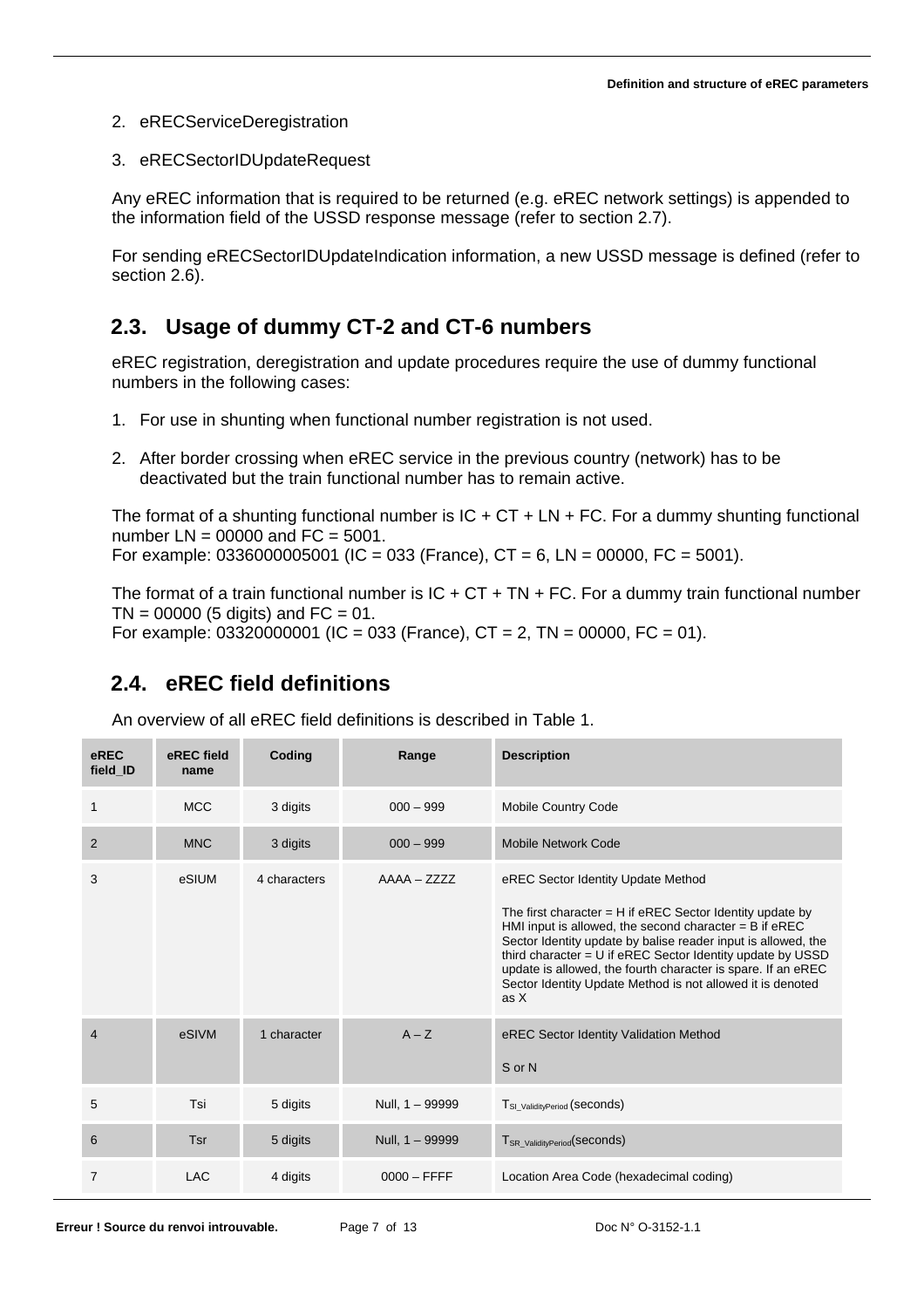#### **Definition and structure of eREC parameters**

| eREC<br>field ID | eREC field<br>name | <b>Coding</b> | Range                        | <b>Description</b>                                                                                        |
|------------------|--------------------|---------------|------------------------------|-----------------------------------------------------------------------------------------------------------|
| 8                | CellID             | 4 digits      | $0000 - FFFF$                | Cell Identity (hexadecimal coding)                                                                        |
| 9                | Lat                | 9 characters  | 89° 59' 59.99"S              | Location information, latitude                                                                            |
|                  |                    |               | 89° 59' 59.99"N              | Example: 17° 33' 8.09"N is coded 17330809N                                                                |
| 10               | Long               | 10 characters | 179° 59' 59.99"E             | Location information, longitude                                                                           |
|                  |                    |               | 179° 59' 59.99"W             | Example: 17° 33' 8.09"W is coded 017330809W                                                               |
| 11               | Height             | 4 characters  | $-100m - 4500m$              | Location information                                                                                      |
| 12               | Speed              | 3 digits      | 0km/h - 500km/h              | Location information                                                                                      |
| 13               | Heading            | 3 digits      | $0^{\circ}$ - 350 $^{\circ}$ | Location information                                                                                      |
| 14               | <b>ET</b>          | 4 digits      | $0s - 2047s$                 | <b>Elapsed time</b>                                                                                       |
|                  |                    |               |                              | Reference point for last received valid GPS information<br>(used as a reference for Odometry information) |
| 15               | <b>Distance</b>    | 8 digits      | 0 km - 100 km                | Odometry information                                                                                      |
| 16               | eSllist            | 9 digits      | 000000000 - 999999999        | A string of 9 digits is used for coding eREC Sector Identities                                            |

**Table 1 eREC field definitions** 

Note:

Most significant characters or digits of each field are transferred first.

## **2.5. Format and contents of [SI4] field**

#### **2.5.1. eREC tag**

eREC information is prepended by a tag indicating the start of eREC information (e.g. for distiguishing BULK and eREC information in a train number registration message). The eREC tag is coded as: "EREC".

#### **2.5.2. eRECServiceRegistration message**

eREC fields as indicated in Table 2 will be included in the [SI4] field. eREC fields are separated by a ",". If a field is optional and not present only a "," is added.

| eREC Field_ID | eREC Field name | <b>Mandatory/ Optional</b> |
|---------------|-----------------|----------------------------|
|               | <b>LAC</b>      | М                          |
| 8             | CellID          | M                          |
| 9             | Lat             | O                          |
| 10            | Long            | $\Omega$                   |
| 11            | Height          | O                          |
| 12            | Speed           | $\Omega$                   |
| 13            | Heading         | O                          |
| 14            | <b>ET</b>       | O                          |
| 15            | <b>Distance</b> |                            |
|               |                 |                            |

**Table 2 eREC parameters for eREC Service Registration**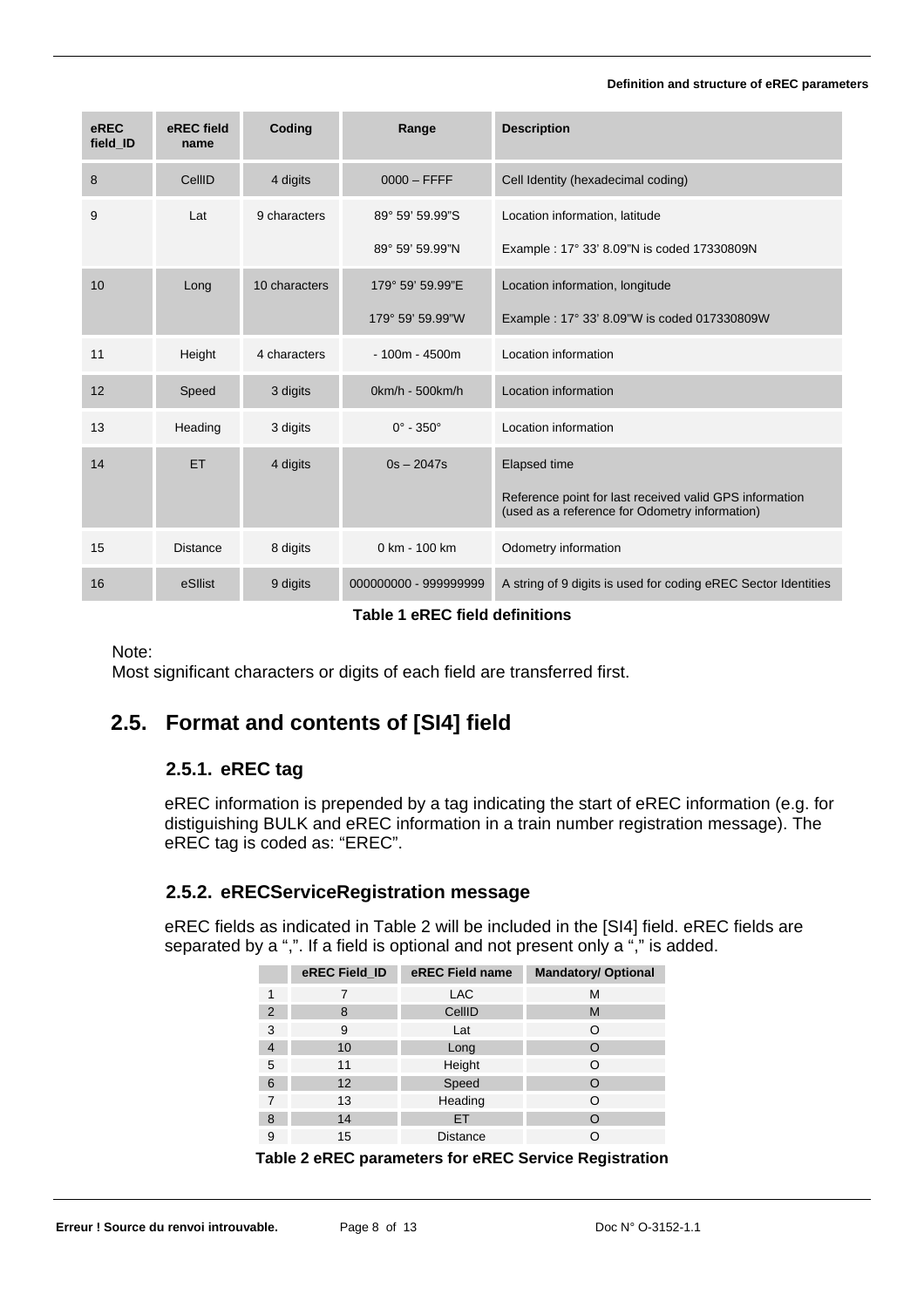Example 1:

\*\*214\*03120055501\*\*\*EREC0001,2BA3,,,,,,,# is an eREC Service Registration on train number 555 in the Netherlands requiring USSD Sector Identity updates. Location information and odometry information is not present.

#### Example 2:

\*\*214\*0336000005001\*\*\*EREC0001,2BA3,,,,,,,# is an eREC Service Registration on dummy shunting number 000005001 in France requiring USSD Sector Identity updates. Location information and odometry information is not present.

#### **2.5.3. eRECServiceDeregistration message**

An eREC Service Deregistration does not contain any eREC parameter.

Example 1:

##214\*03220055501\*\*\*BULK02 0203 EREC# is an eREC Service Deregistration in Belgium on train number 555.

Example 2:

##214\*04920000001\*\*\*EREC# is an eREC Service Deregistration in Germany at border crossing. Since it is not intended to deregister the train number, the dummy train number 0000001 is used for eREC Service Deregistration.

#### **2.5.4. eRECSectorIDUpdateRequest message**

eREC fields as indicated in Table 3 will be included in the [SI4] field. eREC fields are separated by a ",". If a field is optional and not present only a "," is added.

|                | eREC Field ID | eREC Field name | <b>Mandatory/ Optional</b> |
|----------------|---------------|-----------------|----------------------------|
| 1              | 7             | LAC.            | М                          |
| 2              | 8             | CellID          | M                          |
| 3              | 9             | Lat             | Ω                          |
| $\overline{4}$ | 10            | Long            | Ω                          |
| 5              | 11            | Height          | Ω                          |
| 6              | 12            | Speed           | O                          |
| 7              | 13            | Heading         | ∩                          |
| 8              | 14            | ET              | Ω                          |
| 9              | 15            | <b>Distance</b> | O                          |

**Table 3 eREC parameters for eREC Sector Identity Update Request** 

Example:

\*\*214\*03220000001\*\*\*EREC0001,2BA3,,,,,,,# is an eREC Sector Identity Update Request in Belgium for a train requiring USSD Sector Identity updates. A dummy train number is used. Location information and odometry information is not present.

Note that an eREC mobile is identified by its MSISDN which is implicitly included in the message by the HLR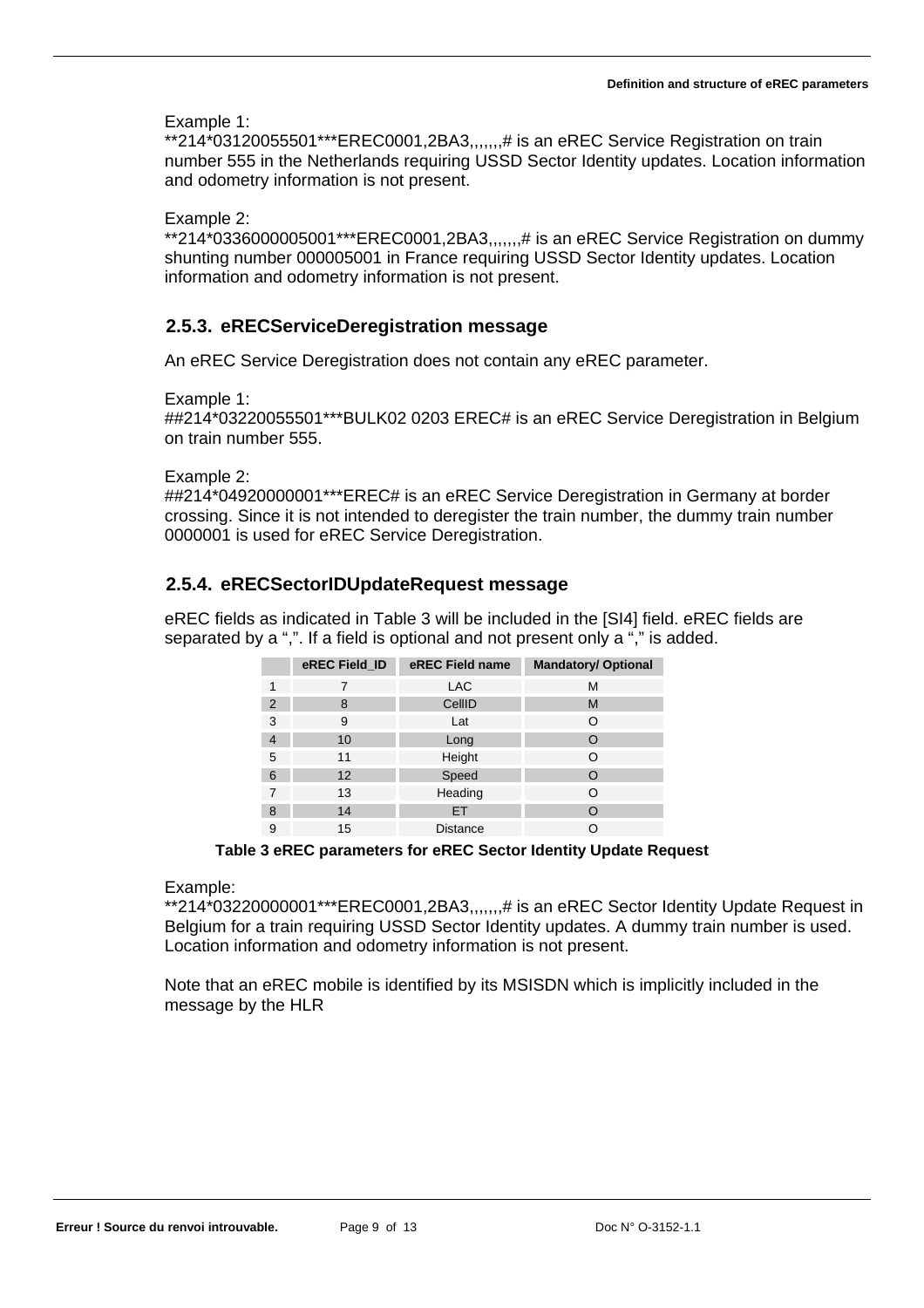## **2.6. Format and contents of eRECSectorIDUpdateIndication**

#### **2.6.1. General**

For transferring eRECSectorIDUpdateIndications a newly defined USSD message is required. eREC fields as indicated in Table 4 shall be included.

|               | eREC Field_ID | eREC Field name | <b>Mandatory/ Optional</b> |
|---------------|---------------|-----------------|----------------------------|
|               | 16            | eSllist         | М                          |
| $\mathcal{P}$ | 3             | eSIUM           | M                          |
| 3             |               | <b>MCC</b>      | М                          |
|               |               | <b>MNC</b>      | M                          |
| 5             |               | eSIVM           | М                          |
| 6             | 5             | Tsi             | M                          |
|               | 6             | Tsr             | м                          |

#### **Table 4 eREC parameters for eREC Sector Identity Update Indication**

The structure of the message is:

##214\*EREC<+eREC info>#

eREC fields are separated by a ",".

Example:

##214\*EREC126000000,HXUX,204,021,S,21600,86400# is an eREC Sector Identity Update Indication for a train in the Netherlands. Sector 1 is used for eREC call initiation. eREC Sector Identities for call reception are 1, 2 and 6. Sector Identity Updates by both HMI and USSD are allowed. Sectors are validated by SMS-CB.

Note that there is no need to specify the train (or shunting) number; it is provided by eREC node for USSD dialogue between the network and the eREC mobile.

#### **2.6.2. eREC Sector Identity coding**

A string of 9 digits is used for the coding of valid eREC Sector Identities (values range is 1-9; non selective Sector Identity 0 is implicitly always valid).

If more than one eREC Sector Identity is sent in an update message, the first one is used by the mobile as the active eREC Sector Identity at call initiation. All received eREC Sector Identities are applicable during call notification.

All significant digits shall be gathered on the left part of the string. A 0 value means no more significant data follows.

A NULL update is coded "000000000".

Example:

String "126000000" means that sector 1 is used for eREC call initiation. eREC Sector Identities for call reception are 1, 2 and 6.

String "120600000" means that sector 1 is used for eREC call initiation. eREC Sector Identity for call reception are 1 and 2. 6 should be ignored as it is placed after a 0.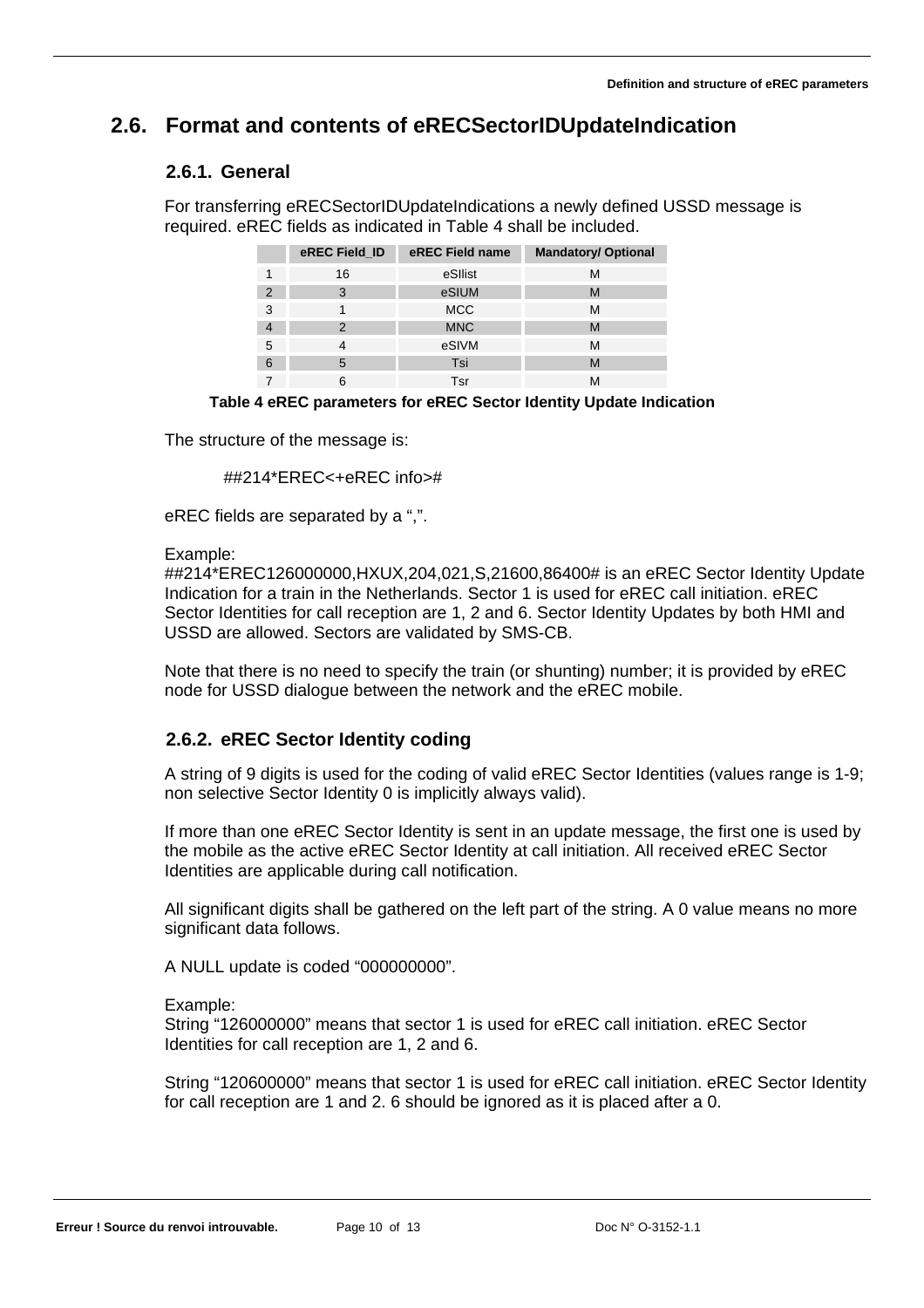### **2.6.3. USSD Response Message for notification**

This message is used to respond that the eRECSectorIDUpdateIndication (notification) message is received by the MS. Its coding is similar to the coding of FORCED DEREGISTRATION NOTIFICATION The USSD response is coded conform 'SS formats and coding' and 'MAP protocol'. Refer to [FIS FA], [TS 24.080] and [TS 29.002].

| Component ID | Invoke $ID = Invoke ID of Register Message$ |
|--------------|---------------------------------------------|
| error Code   | see MAP specification 11.11.3               |

**Table 5 USSD response message format for notification** 

### **2.7. USSD Response Message for registration and deregistration**

USSD response messages may include additional information for eREC. The eRECServiceRegistrationConfirmation message contains eREC fields as indicated in Table 6.

|   | eREC Field_ID | eREC Field name | <b>Mandatory/ Optional</b> |
|---|---------------|-----------------|----------------------------|
|   |               | <b>MCC</b>      |                            |
| 2 |               | <b>MNC</b>      | M                          |
| 3 |               | eSIUM           |                            |
|   |               | eSIVM           |                            |
| 5 |               | Tsi             | М                          |
|   |               | Tsr             |                            |

#### **Table 6 eREC parameters for eREC confirmation messages**

Response messages are coded as described in [FIS FA].

| <b>Parameter</b>                    | <b>Type</b> | Length in characters |
|-------------------------------------|-------------|----------------------|
| Outcome code                        | Mandatory   |                      |
| Separating character (space) (0x20) | Optional    |                      |
| USSD-Response                       | Optional    |                      |

**Table 7 USSD response message format** 

eREC information is included as part of the USSD-Response parameter. eREC fields are separated by a ",".

Example coding of USSD response message:

01 EREC204,021,XXUX,S,21600,86400 informs the mobile of eREC successful registration: visited network supports eREC; Sector Identity Updates are allowed by USSD only; Sectors are validated by SMS-CB.

### **2.8. Error handling**

Errors are handled as with functional addressing. Refer to [FIS FA].

### **3. SMS-CB settings**

### **3.1. General**

SMS-CB periodicity is 1.883s at minimum. This value can be multiplied by 1 up to 1024 as defined in  $[TS 23.041]$ . The default value of SMS-CB periodicity is 9.415s (multiplier = 5).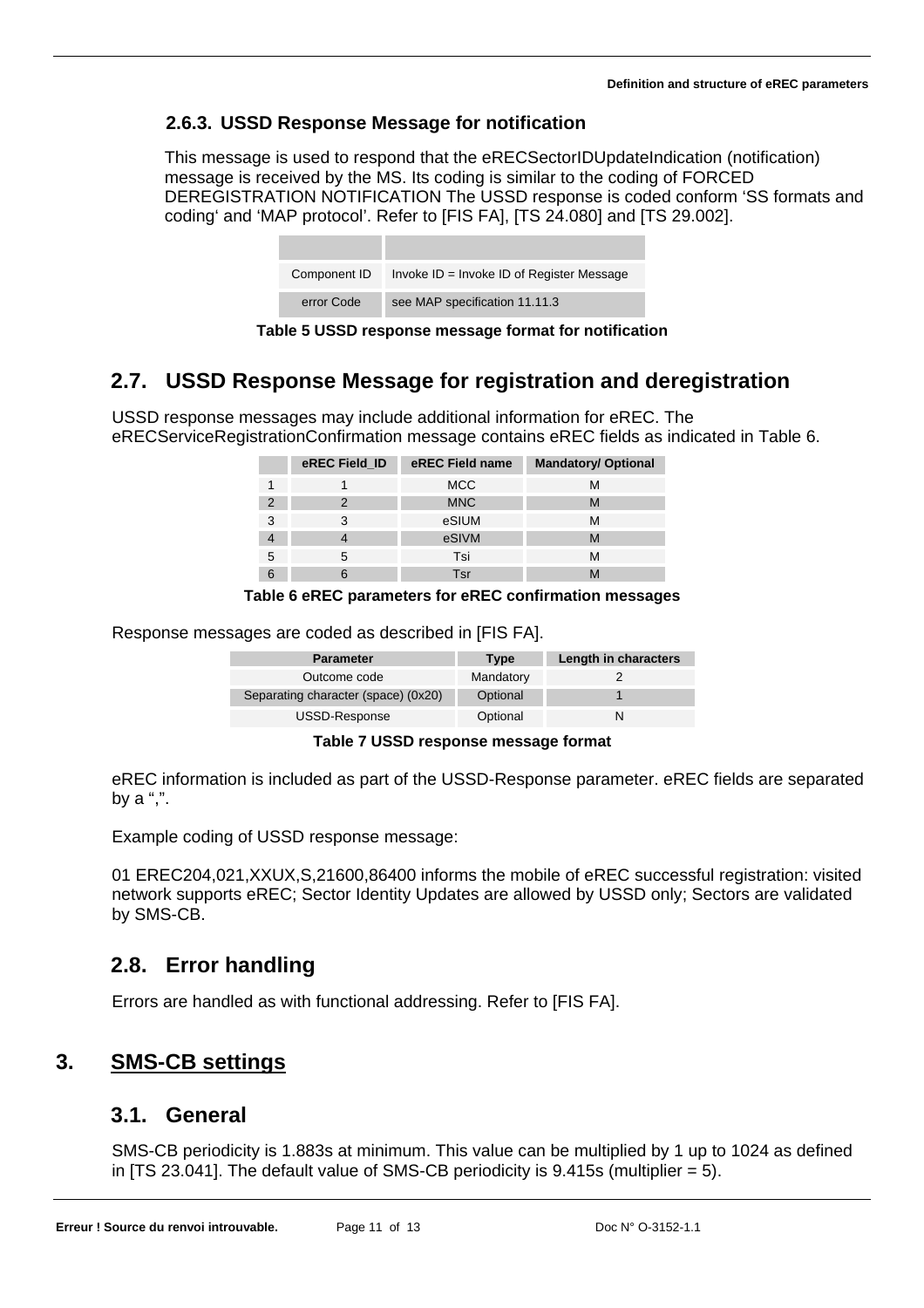### **3.2. Generic SMS-CB message content and format**

The format of an SMSCB message is defined in [TS 23.041], chapter 9.4 and is shown in Table 8.

| <b>Octet Number(s)</b> | <b>Mandatory/ Optional</b> |  |  |
|------------------------|----------------------------|--|--|
| 1 - 2                  | Serial Number              |  |  |
| $3 - 4$                | Message Identifier         |  |  |
| 5                      | Data Coding Scheme         |  |  |
| 6                      | Page Parameter             |  |  |
| 7 - 88                 | <b>Content of Message</b>  |  |  |

#### **Table 8 Format of an SMS-CB message as defined in [TS 23.041], 9.4.1.2**

The fields shall be set as follows:

- **Serial Number:** 
	- o Geographical Scope: 00 (cell wide)
	- o Message Code: 1
	- o Update Number: any value allowed
- **Message Identifier:** 00 01
- **Data Coding Scheme:** English = 01 (7 Bit ASCII), see 3GPP TS 23.038 [4]
- **Page Parameter:** 11
- **Content of Message:** This field contains the payload of the SMS-CB message. The content of the message shall be encoded using 7 bit ASCII characters in the English alphabet, as described in the Data Coding Scheme field above. This way, the message can be displayed on a handset for debugging purposes later on.

### **3.3. Coding of SMS-CB message payload with eREC specific information**

To allow future applications to use the SMS-CB message, the eREC specific information is encapsulated by using a Type-Length-Value (TLV) mechanism as shown in Table 9 and described below.

| 7-bit character number | Field              |
|------------------------|--------------------|
| $1 - 2$                | Type (mandatory)   |
| $3 - 4$                | Length (mandatory) |
| $5 - N$                | Value (dependant)  |
| Following              | Next field         |

#### **Table 9 eREC fields contained in the message body of the SMS-CB message**

- **Type:** Two digits, each ranging from 0 9 (allowing for 100 different types). For eREC, the type shall be set to 01.
- Length: Two digits, each ranging from  $0 9$  (allowing for a length up to 99 characters). This field contains the number of (7 bit) characters following the length field. An eREC message requires 9 digits, therefore, the length field shall be set to '09'. Note: A length of 00 shall be interpreted as no value following the length field.